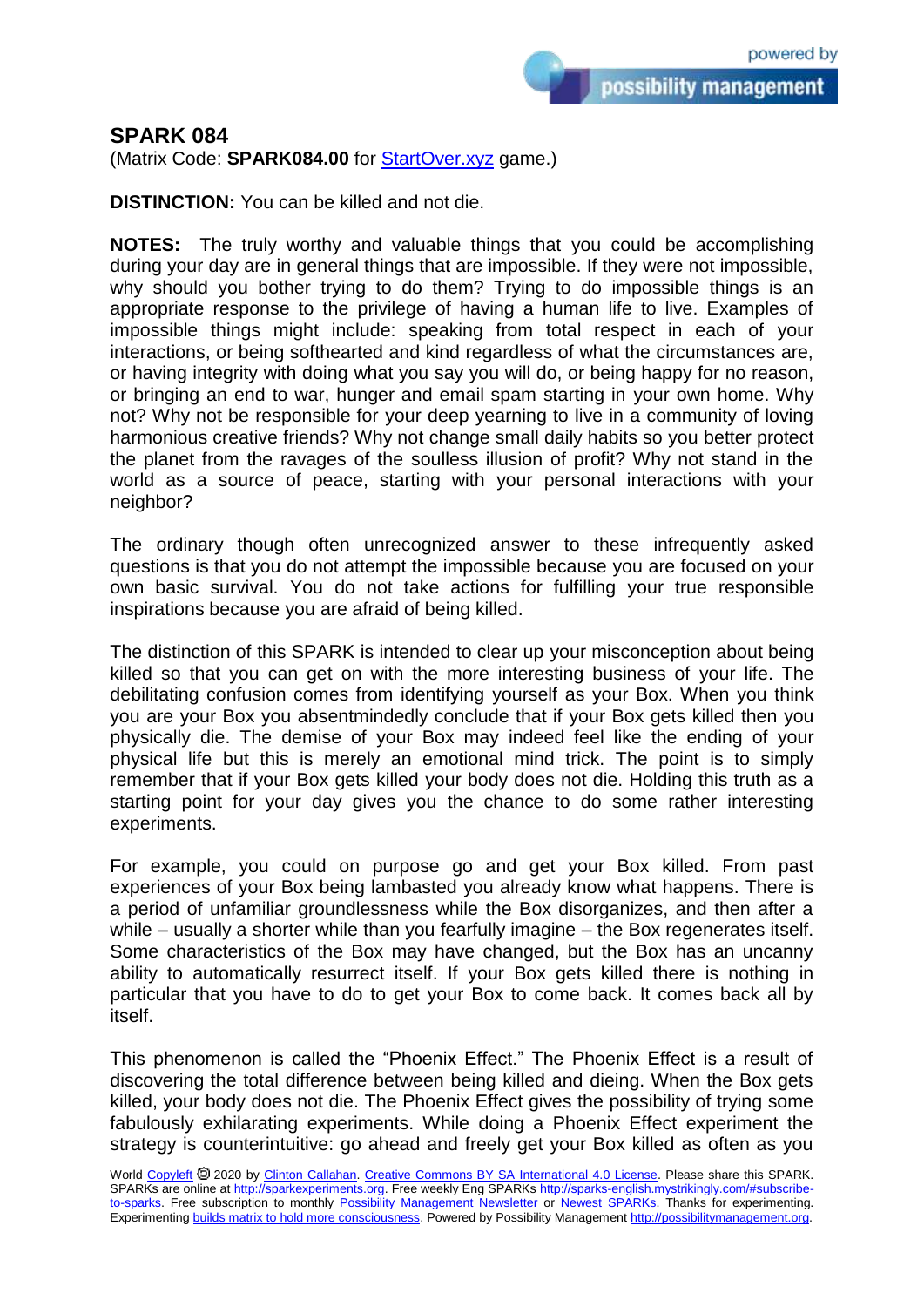can. On a good day you can get your Box killed before breakfast. Then while your Box is writhing in agony on the floor, burning and screaming in its usual fashion, stand back and observe with pleasure that no matter how often the Box gets killed, out of the cold dark ashes a new Box suddenly arises.

Knowing that your Box has an unlimited number of lifetimes lets you use the Phoenix Effect on purpose to make extraordinary efforts. The Phoenix Effect involves three simple steps:

- 1) Try something impossible or dangerous for the Box.
- 2) Go until the Box gets killed.
- 3) Let the Box disintegrate. When there is nothing left but ashes, go back to step 1.

By developing deep trust in the Phoenix Effect you regain an inspiring and natural enthusiasm for trying the impossible. Guess what the experiment is…

## **EXPERIMENTS:**

**SPARK084.01** At least once each day this week try the impossible. Take the risk to do, say or be something that before now felt too dangerous. I am not talking about physically dangerous things like hang-gliding or rock climbing. Your physical body can easily get crushed, sliced, smashed or broken. And unlike the Box being killed, if you get killed physically then you *are* dead. Don't get yourself physically killed. We need you to stick around and keep experimenting. When you are experimenting the universe is evolving. If you are this far with the SPARKs, evolving is part of your job description. If you don't evolve, who will? So please take care to stick around as long as you can.

When I say "take a risk" you know what I am talking about. Often during the day you are truly and responsibly inspired to do, say or be a certain way. Each time you resist moving according to your responsible inspiration you are being adaptive. You give your center away to any authority figure who threatens to have a tantrum if they cannot control you. The experiment is to be yourself in the presence of someone with whom you are presently being adaptive. That is the kind of risk to take.

For example, go tell your boss one of your ideas for improving the profitability of your company. Or make a boundary with your children that you know needs to be made. Or go meet with someone professionally or personally who you have been avoiding and ask how to connect with them better. Or start more than one honest conversation with your partner about the heartbreaking thrashings that your spaces of sanctuary receive on a regular basis. Or ask your partner specifically and in detail to be in the kinds of intimacy experiments you want to try with them.

What is the worst that can happen if you do these experiments? You will feel like you get energetically or emotionally killed. Fine. Get killed. It is only your Box that gets killed. Walk straight into the propeller blades with the confidence of a phoenix bird, knowing that whatever gets killed is illusory. If in your experiment it turns out that you are dropped into the meat grinder, the moment it starts grinding find the still point deep within you, the wordless, reasonless point of origin within yourself that has but

World [Copyleft](https://en.wikipedia.org/wiki/Copyleft) <sup>®</sup> 2020 by [Clinton Callahan.](http://clintoncallahan.mystrikingly.com/) [Creative Commons BY SA International 4.0 License.](https://creativecommons.org/licenses/by-sa/4.0/) Please share this SPARK. SPARKs are online at [http://sparkexperiments.org.](http://sparks-english.mystrikingly.com/) Free weekly Eng SPARKs [http://sparks-english.mystrikingly.com/#subscribe](http://sparks-english.mystrikingly.com/#subscribe-to-sparks)[to-sparks.](http://sparks-english.mystrikingly.com/#subscribe-to-sparks) Free subscription to monthly [Possibility Management Newsletter](https://possibilitymanagement.org/news/) or [Newest SPARKs.](https://www.clintoncallahan.org/newsletter-1) Thanks for experimenting. Experimentin[g builds matrix to hold more consciousness.](http://spaceport.mystrikingly.com/) Powered by Possibility Managemen[t http://possibilitymanagement.org.](http://possibilitymanagement.org/)